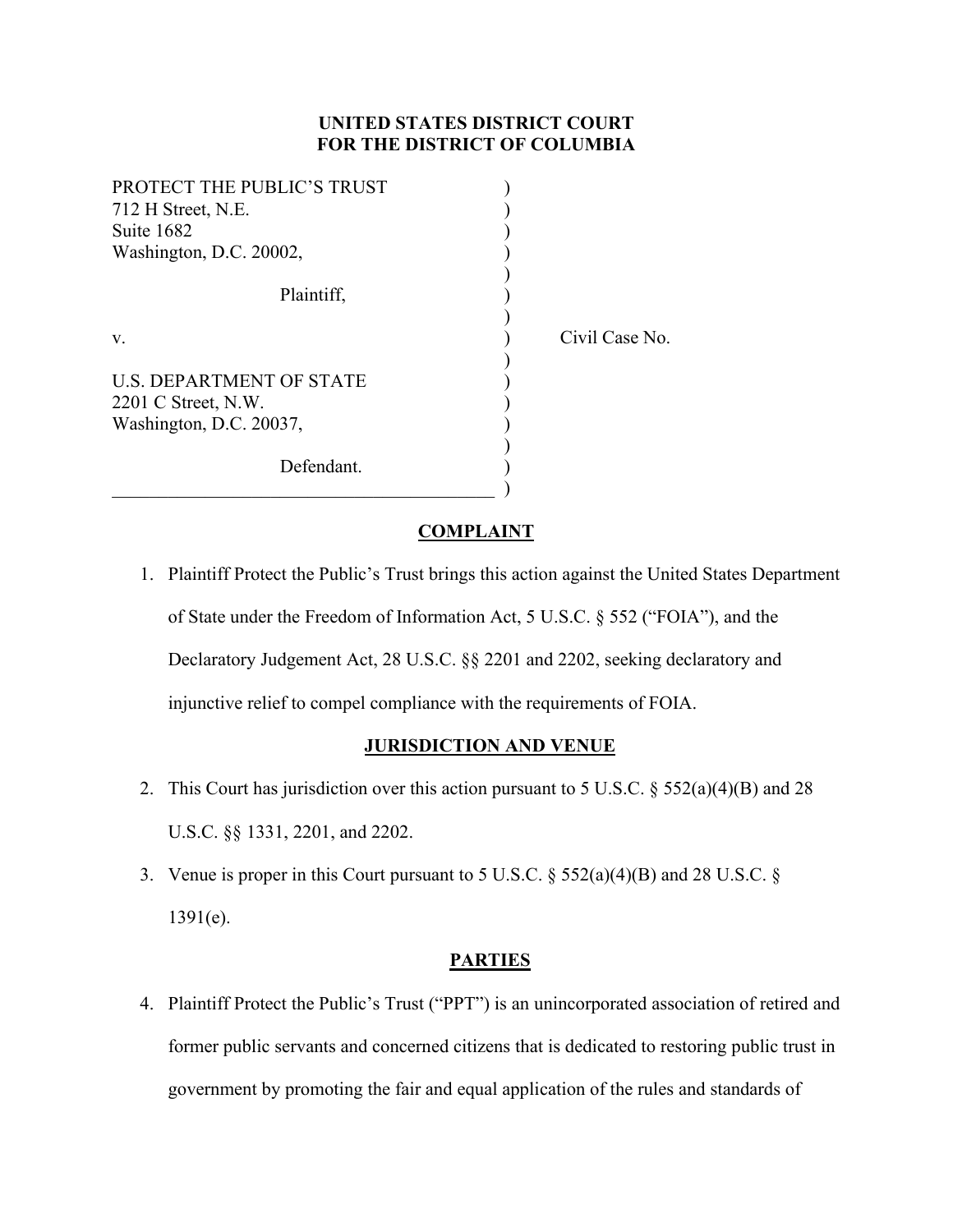ethical conduct to all public servants. *See* D.C. Code § 29–1102(5). Consistent with Justice Brandeis's aphorism that "Sunlight is said to be the best of disinfectants; electric light the most efficient policeman," PPT seeks to promote transparency and broadly disseminate information so that the American people can evaluate the integrity and ethical conduct of those who act in their name. Louis Brandeis, OTHER PEOPLE'S MONEY AND HOW BANKERS USE IT (1914), available at [https://louisville.edu/law/library/special](https://louisville.edu/law/library/special-collections/the-louis-d.-brandeis-collection/other-peoples-money-chapter-v)[collections/the-louis-d.-brandeis-collection/other-peoples-money-chapter-v.](https://louisville.edu/law/library/special-collections/the-louis-d.-brandeis-collection/other-peoples-money-chapter-v)

5. Defendant United States Department of State ("State" or "the Department") is a federal agency within the meaning of FOIA, 5 U.S.C.  $\S$  552(f)(1). The Department has possession, custody, and control of records responsive to Plaintiff's FOIA request.

# **STATEMENT OF FACTS**

6. On May 13, 2021, PPT submitted a FOIA request (attached as Exhibit A) to the

Department seeking the following:

- 1. Meeting Requests: All records for meeting requests, meeting memos, briefing documents, schedules, communications, and any other records related to the decision to re-initiate funding to the Palestinian Authority either directly or through the UNRWA. This should include any meetings to discuss the legality and oversight controls in place as it pertains to the Taylor Force Act, Anti-Terrorism Clarification Act of 2018, or other relevant laws or U.S. policies.
- 2. Internal Communications: All communications within, among, and between officials involved in the decision announced on April 7, 2021 to re-initiate funding to the Palestinian Authority, including any legal, policy, or budgetary analysis on the U.S. government's ability to track the funds to ensure compliance with the Taylor Force Act. At a minimum, the records of Secretary Blinken, Ned Price, and all political appointees in the Office of the Secretary and Office of the Legal Advisor should be searched for responsive records.
- 3. External Communications: Any and all communications between State Department officials and those within the Administration, including the White House, Ambassador to the United Nations, National Security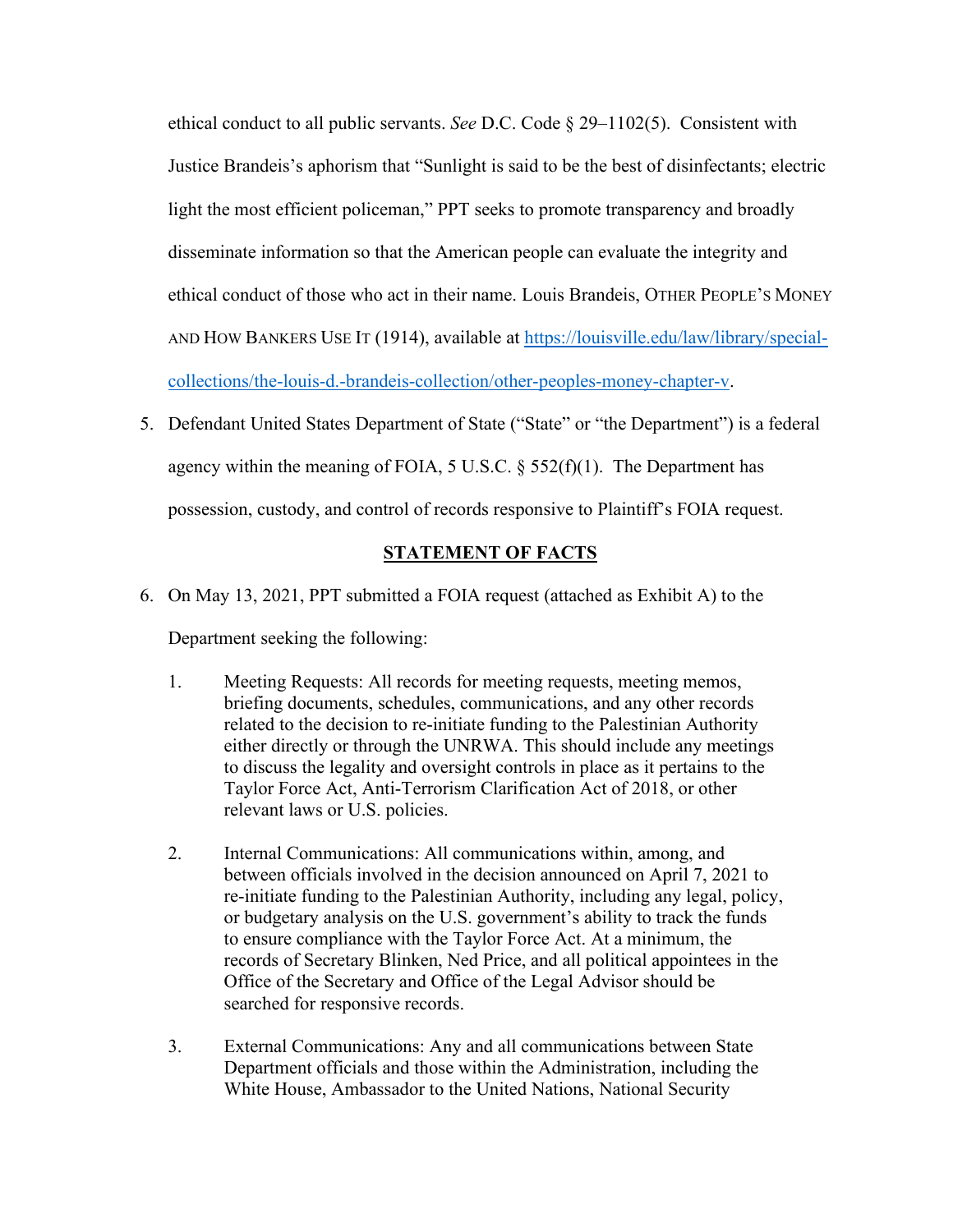Council, USAID that may have been consulted on the decision to reinstitute funding to the Palestinian Authority. This should also include any communications on the topic with individuals or entities outside of the federal government, including Samantha Power or officials prior to joining the Administration.

- 4. Virtual platform meetings and logs: Any and all records created or produced by the State Department's authorized virtual platform such as Zoom, Microsoft Teams, or other service, that relates to or concerns the decision to provide funds to the Palestinian Authority or UNRWA. This includes any discussion or analysis that was conducted on the applicability of the Taylor Force Act or other relevant legal or programmatic restrictions.
- 7. The release of these documents is in the public interest because the public has a right to know whether high-ranking officials charged with formulating foreign policy are properly and wisely considering legal restrictions and policy implications related to providing funds that benefit the Palestinian Authority. For example, the Taylor Force Act limited assistance to the Palestinian Authority unless the Secretary of State certified that certain conditions are met, including ceasing payments for acts of terrorism against U.S. and Israeli citizens. 22 U.S.C. § 2378c-1. The previous administration ended many sources of foreign aid that benefited the Palestinian Authority. The current administration restarted that foreign aid. *See* Edith M. Lederer, *U.S. Announces Restoration of Relations with Palestinians*, ASSOCIATED PRESS (Jan. 26, 2021), available at [https://apnews.com/article/joe-biden-world-news-israel-united-nations](https://apnews.com/article/joe-biden-world-news-israel-united-nations-a5f546bf188f808ba29f381d76d44729)[a5f546bf188f808ba29f381d76d44729;](https://apnews.com/article/joe-biden-world-news-israel-united-nations-a5f546bf188f808ba29f381d76d44729) *See also* Anthony J. Blinken, *The United States Restores Assistance for Palestinians*, Department of State (Apr. 7, 2021), available at [https://www.state.gov/the-united-states-restores-assistance-for-the-palestinians/.](https://www.state.gov/the-united-states-restores-assistance-for-the-palestinians/)
- 8. On May 18, 2021, the Department acknowledged receipt of the Plaintiff's request, referred to it as reference number F-2021-06301, declined to make a determination on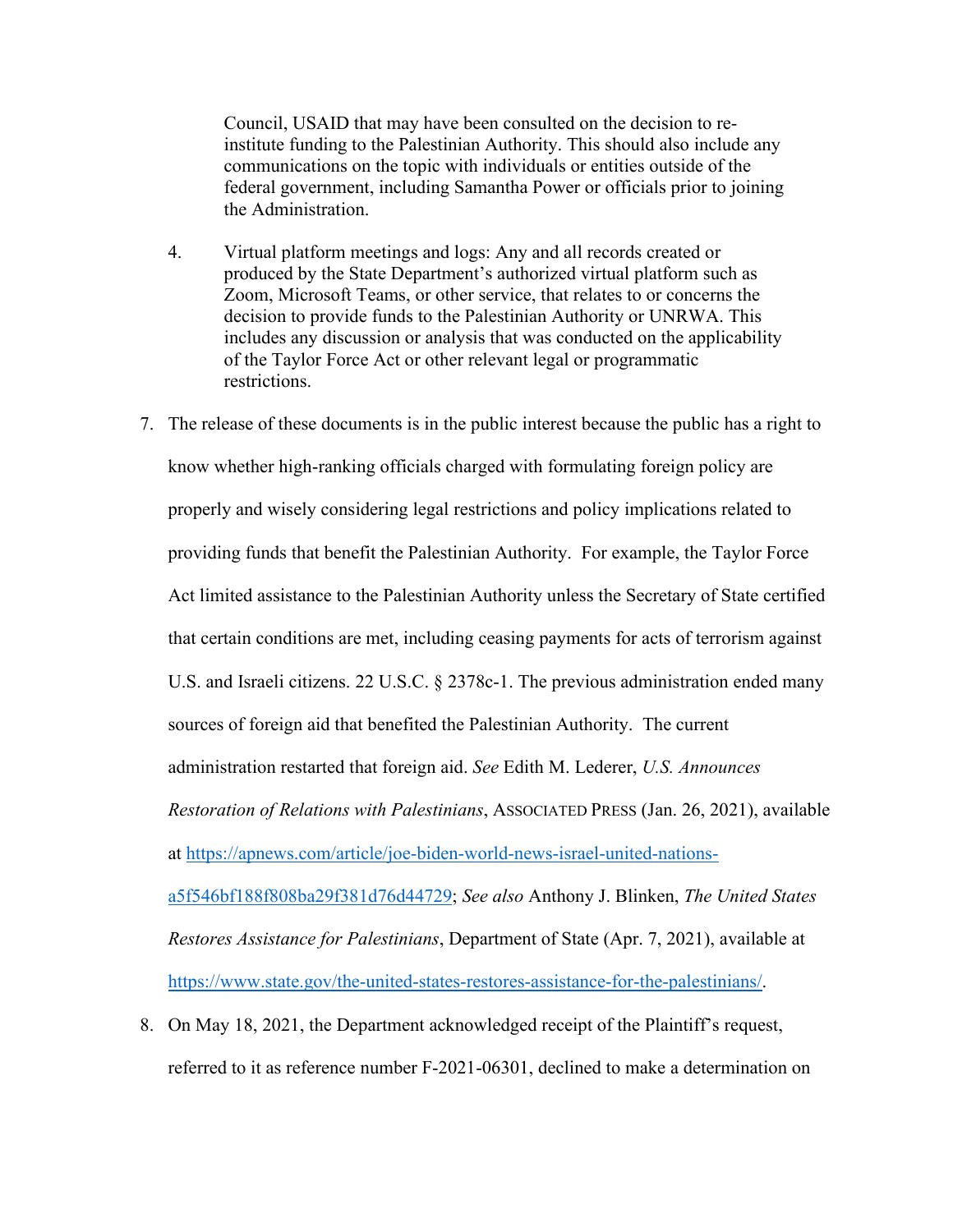Plaintiff's fee waiver request, and asserted that the Department would not be able to respond to the request within twenty days due to "unusual circumstances," citing the need to search for and collect requested records from other Department offices or Foreign Service posts.

- 9. Since that time, Plaintiff has reached out to the Department at least three times to inquire about the status of its request, including on August 3, 2021, October 5, 2021, and December 22, 2021.
- 10. In an email dated August 25, 2021, the Department stated that the estimated date of completion for Plaintiff's request is December 16, 2022, and noted that estimated dates of completion are subject to change.
- 11. In an email dated October 8, 2021, the Department noted "there will be a delay in processing FOIA requests," citing COVID-19 and a FOIA backlog, reiterated that the estimated date of completion for Plaintiff's request is December 16, 2022, and reiterated that the estimated date of completion is subject to change.
- 12. In an email dated December 23, 2021, the Department once again reiterated that the estimated date of completion is December 16, 2022, and asserted that the Department processes requests on a first-in, first-out basis, and reiterated "there will be a delay in processing FOIA requests," citing COVID-19 and a FOIA backlog.
- 13. As of today, Plaintiff's request has been pending for more than 240 days several multiples of the statutory period for federal agencies to make a determination with respect to a FOIA request, even for requests where unusual circumstances apply. 5 U.S.C.  $§ 552(a)(6)(A) - (B).$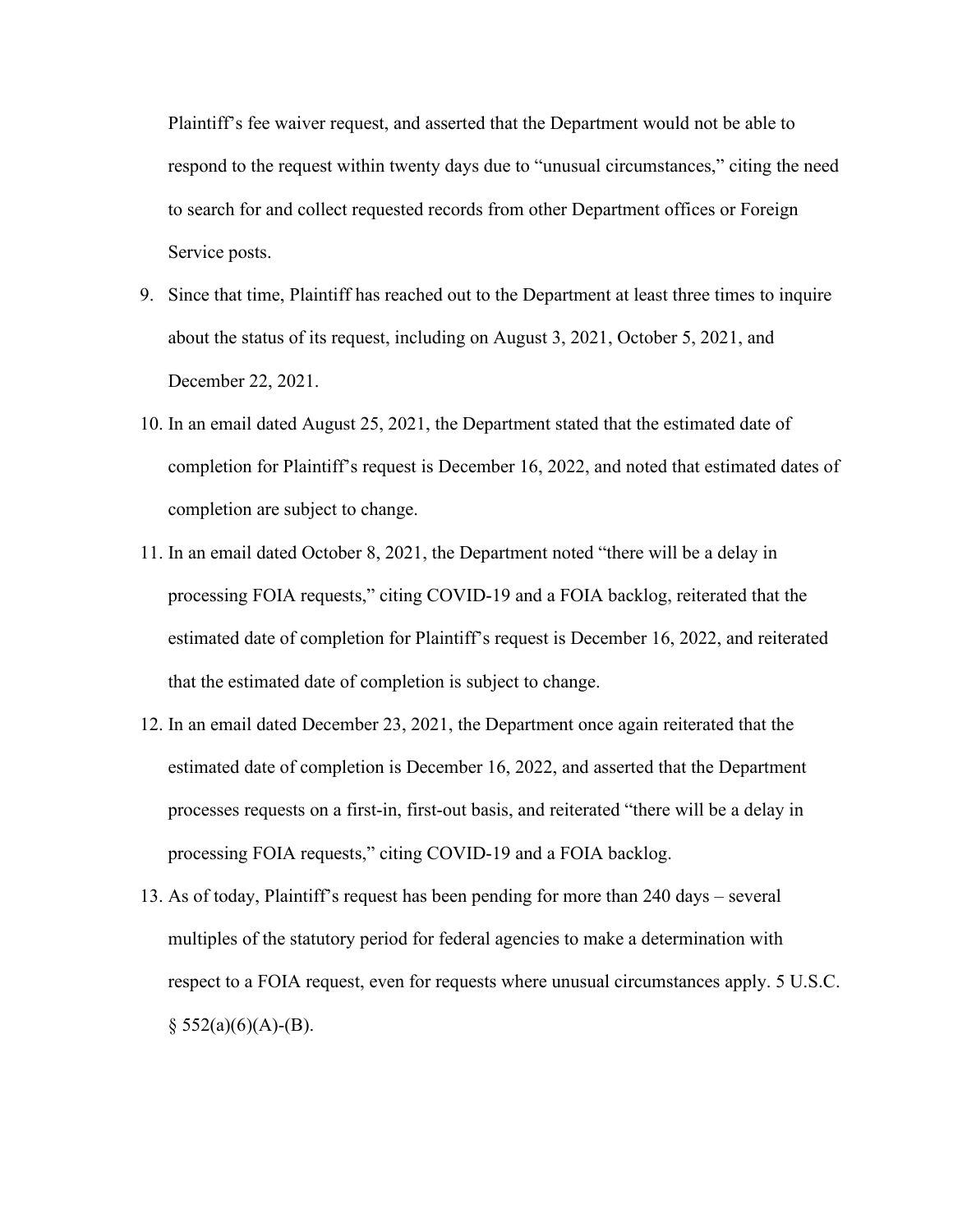- 14. In spite of this copious amount of time, the Department has not made a determination of whether it will comply with Plaintiff's request. *See Citizens for Responsibility and Ethics in Washington v. FEC*, 711 F.3d 180 (D.C. Cir. 2012).
- 15. To date, the Department has failed to produce responsive records, provide an estimate for when it will begin to produce responsive records, or even clearly confirm that it has begun searching for responsive records.
- 16. Instead, the Department estimates that it will completely respond to Plaintiff's request by December 16, 2022.
- 17. FOIA provides agencies 20 working days to make a determination not up to nearly 20 months, the time frame suggested by the Department's estimated date of completion, even under "unusual circumstances."
- 18. Through the Department's failure to make a determination within the time period required by law, PPT has constructively exhausted its administrative remedies and seeks immediate judicial review.

#### **COUNT I Violation of FOIA, 5 U.S.C. § 552 Wrongful Withholding of Non-Exempt Responsive Records**

- 19. PPT repeats and incorporates by reference each of the foregoing paragraphs as if fully set forth herein.
- 20. PPT properly requested records within the possession, custody, and control of the Department.
- 21. The Department is an agency subject to FOIA, and therefore has an obligation to release any non-exempt records and provide a lawful reason for withholding any materials in response to a proper FOIA request.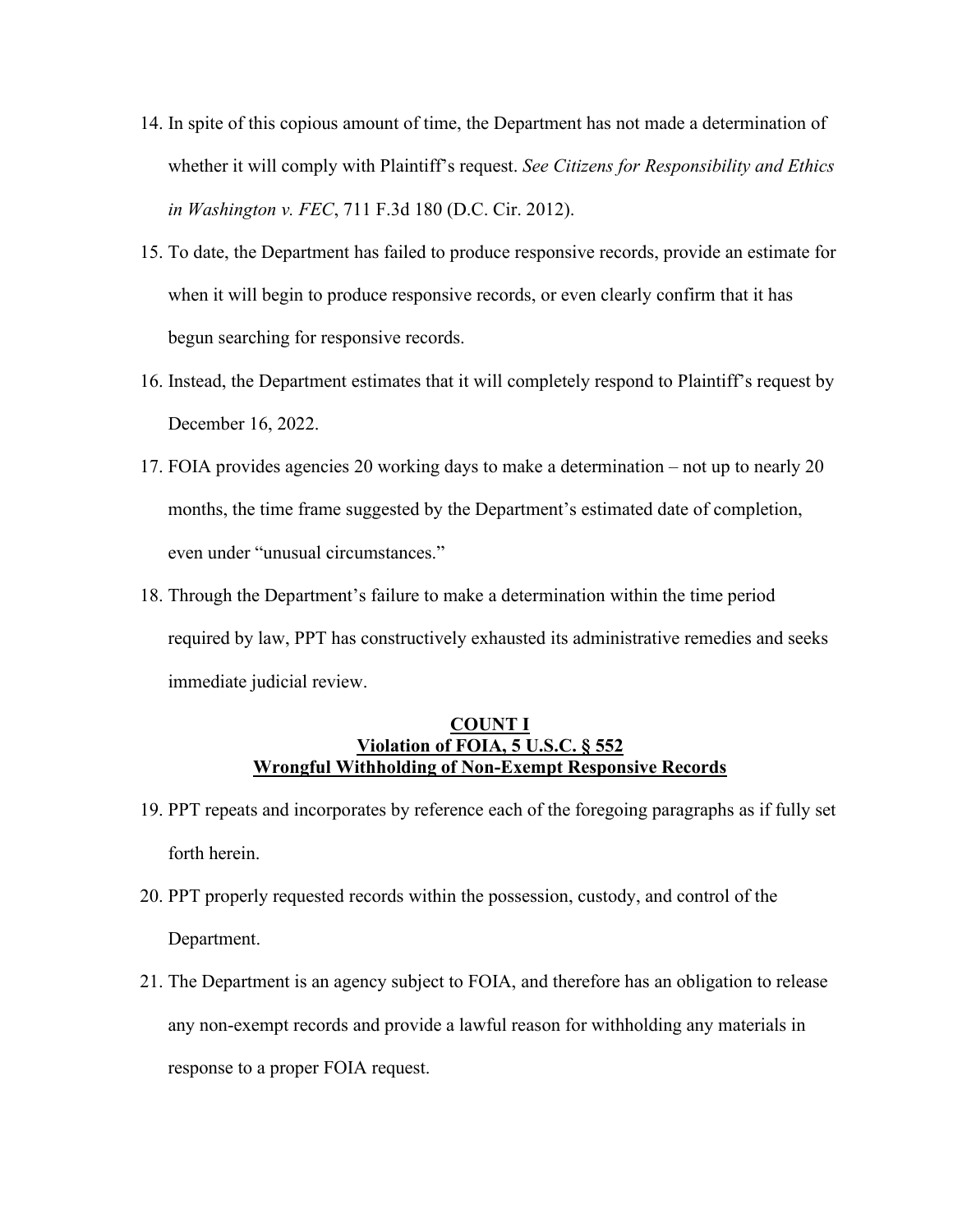- 22. The Department is wrongfully withholding non-exempt agency records requested by PPT by failing to produce non-exempt records responsive to its request.
- 23. The Department is wrongfully withholding non-exempt agency records requested by PPT by failing to segregate exempt information in otherwise non-exempt records responsive to the PPT FOIA request.
- 24. The Department's failure to provide all non-exempt responsive records violates FOIA and Department regulations.
- 25. Plaintiff PPT is therefore entitled to declaratory and injunctive relief requiring Defendant to promptly produce all non-exempt records responsive to its FOIA request and provide indexes justifying the withholding of any responsive records withheld under claim of exemption.

#### **REQUESTED RELIEF**

Protect the Public's Trust respectfully requests this Court:

- (1) Assume jurisdiction in this matter, and maintain jurisdiction until the Defendant complies with the requirements of FOIA and any and all orders of this Court.
- (2) Order Defendant to produce, within ten days of the Court's order, or by other such date as the Court deems appropriate, any and all non-exempt records responsive to PPT's FOIA request and indexes justifying the withholding of all or part of any responsive records withheld under claim of exemption.
- (3) Enjoin the Defendant from continuing to withhold any and all non-exempt responsive records.